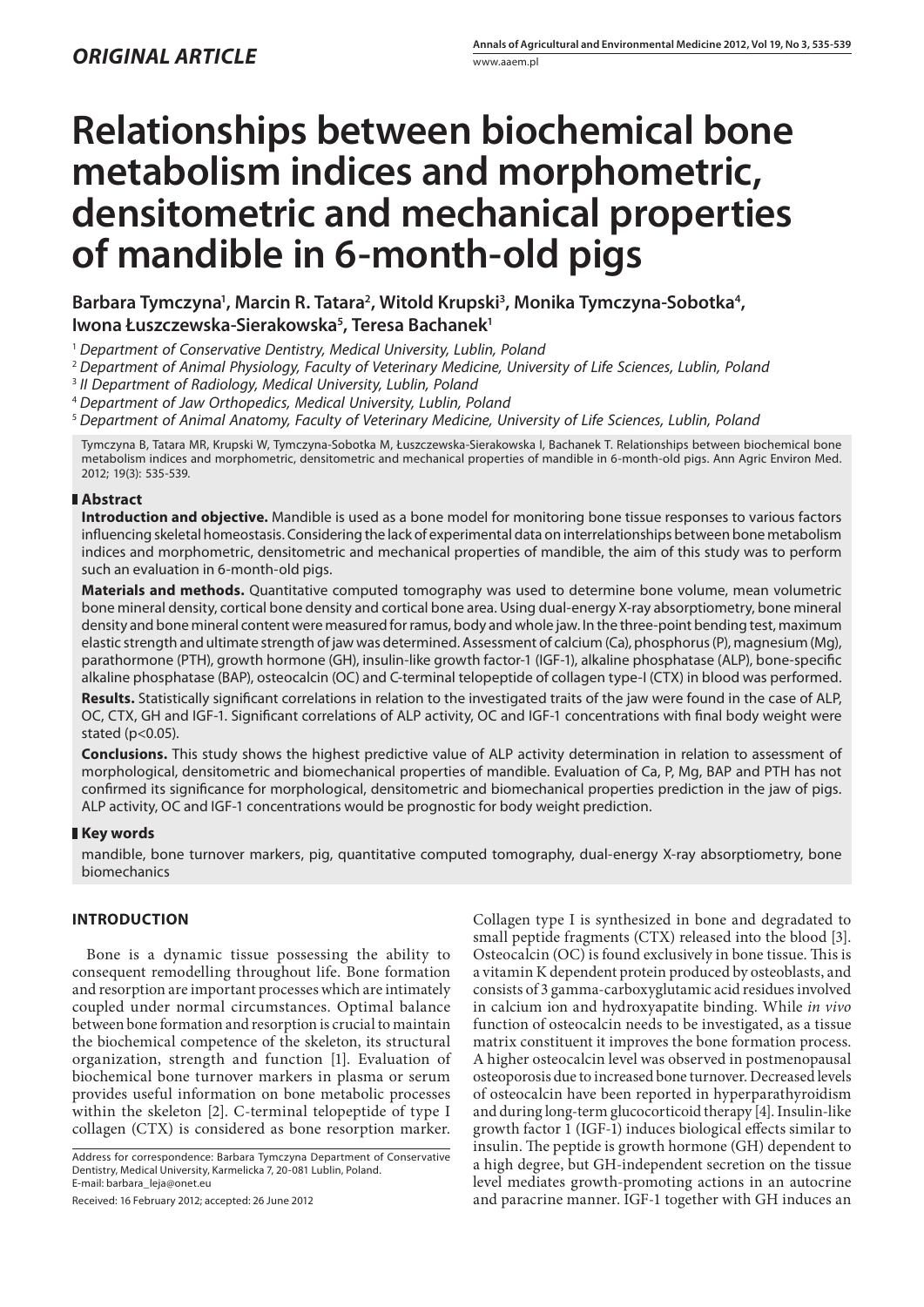anabolic effect on bone formation and calcium metabolism. IGF-1 concentration changes with age, nutritional status, body composition and growth hormone secretion [5, 6]. Serum level of bone-specific alkaline phosphatase (BAP) is believed to reflect the metabolic status of osteoblasts and the bone formation process. Measurement of serum level of BAP has proved to be useful in evaluating patients with Paget's disease, osteomalacia, primary hyperparathyroidism, renal osteodystrophy, osteoporosis and metastases to bone tissue [2, 7]. Bone tissue is the main store in the body of macro- and microelements, among which the most important are calcium (Ca), phosphorus (P) and magnesium (Mg), providing high mineral density and mechanical endurance of the skeleton. Calcium and P in bones are deposited as hydroxyapatite crystals and phosphates showing chemical activity enabling ion exchange within body compartments. The important function of Ca, P and Mg in relation to bone tissue is to provide rigidity to the skeleton [8, 9, 10]. If the mechanisms responsible for intestinal absorption of Ca are insufficient to maintain the concentration of ionized calcium, parathyroid hormone (PTH) secretion rises and increases bone resorption. This is the response of the parathyroid glands to Ca deprivation, and finally may lead to osteopenia and osteoporosis [11].

#### **Objectives**

The aim of the study was to investigate the interrelationships between morphological traits, bone mineral density (both areal and volumetric), bone mineral content, biomechanical properties of mandible and blood biochemical bone metabolism indices in 6-month-old pigs. Furthermore, the potential predictive value of the assessment of bone metabolism indices in relation to bone metabolic activity and morphological, densitometric and biomechanical traits of the mandible was studied.

#### **Material and Methods**

The experimental procedures used in the presented study were approved by the Local Ethics Committee on Animal Experimentation of the Medical University in Lublin.

**Experimental design and sampling procedure.** The study was performed on pigs of the Polish Large White (PLW) breed. Twenty-seven orchidectomised males were kept in standard rearing conditions until euthanasia was performed at the age of 6 months. The animals were weaned from their sows on day 28 of life, had free access to drinking water and fed *ad libitum* with a diet prepared in accordance to several stages of the production cycle. Immediately after the birth, the piglets were divided into 4 groups. The first control group (n=7) received saline in intramuscular injection as a placebo. The second group (NanoCa group; n=7) consisted of animals administered orally with nanopartical calcium. The third group (Dex group; n=7) of pigs was treated with dexamethasone (Dexamethasone 0.2% solution) in intramuscular injections at the dose of 3 mg/pig/48 hours. The fourth group (NanoCa/Dex group; n=6) received simultaneously nanopartical calcium and dexamethasone in the same way and dosage as the second and third groups. Nanopartical calcium was administered

*per os* in the NanoCa and NanoCa/Dex groups at 2 different dosages. While 250 mg/pig of nanopartical calcium was given from birth up to the 4th month of life, during the next 2 months of the experiment the animals received 500 mg/pig. Long-term exclusive or combined administration with dexamethasone and nanopartical calcium was applied in this study to accelerate mineral metabolism in the skeleton of the growing animals. Euthanasia of the animals was carried out on day 180 of their life by intravenous injection of sodium pentobarbital (Morbital, Biowet, Pulawy). Final body weight determination and blood samples collection for plasma and serum were performed after 12-hour fasting before euthanasia was performed. The isolated mandible samples were cleaned of remaining soft tissues, and their morphological properties such as weight and length were determined. The serum and bone samples were stored at the temperature of –25°C until further analyses.

**Biochemical analysis of plasma and serum.**  Concentrations of total calcium, ionized calcium, magnesium and phosphorus were determined in plasma using an automatic Vitalab Flexor analyzer equipped with ionselective electrodes (AVL List GmbH, Graz, Austria). Alkaline phosphatase (ALP) activity in serum was determined using the colorimetric method. Bone-specific alkaline phosphatase (BAP) concentration in serum of pigs was measured with the use of an immunoenzymometric assay (IEMA (OCTEIA™ Ostease® BAP, Immunodiagnostic Systems Ltd., Boldon, Tyne and Wear, UK). Concentration of osteocalcin (OC) was determined with the use of MicroVue Human Osteocalcin EIA Kit (Enzyme-Linked Immunosorbent Assay; QUIDEL, San Diego, CA, USA). Serum concentration of C-terminal telopeptide of type-I collagen (CTX) was assessed using Serum CrossLaps<sup>®</sup> ELISA (Immunodiagnostic Systems Nordic a/s, Herlev, Denmark). Growth hormone (GH) concentration in serum was measured with the use of ELISA Kit (USCN Life Science Inc., Wuhan, PRC). Serum level of insulin-like growth factor-1 (IGF-1) was evaluated using immunoenzymometric assay for the quantitative determination of IGF-1 (OCTEIA IGF-1, Immunodiagnostic Systems Ltd., Boldon, Tyne and Wear, UK). Parathormone (PTH) concentration in serum was evaluated using Porcine Intact PTH Elisa Kit (Immunotopics Inc., San Clemente, CA, USA). The results of analyzed hormones, IGF-1 and biochemical markers of bone turnover were obtained using Benchmark Plus microplate spectrophotometer equipped with Microplate Manager Software Version 5.2.1 (Bio-Rad Laboratories, Inc., Hercules, CA, USA).

**Morphological, mechanical and densitometric evaluation of mandible.** Quantitative computed tomography (QCT) technique and Somatom Emotion-Siemens apparatus (Siemens, Erlangen, Germany), equipped with Somaris/5 VBIOB software (version B10/2004A) were used to determine volumetric bone mineral density (vBMD) of the cortical bone (Cd) and mean volumetric bone mineral density (MvBMD) and total bone volume of the whole mandible. The measurement of Cd was performed on a cross-sectional scan of the mandible body positioned just after the 4th premolar tooth. At the same site, the cortical bone area (CBA) was measured automatically. Total bone volume (Bvol) of the mandible (including teeth) was determined using volume evaluation software (Siemens, Erlangen Germany). For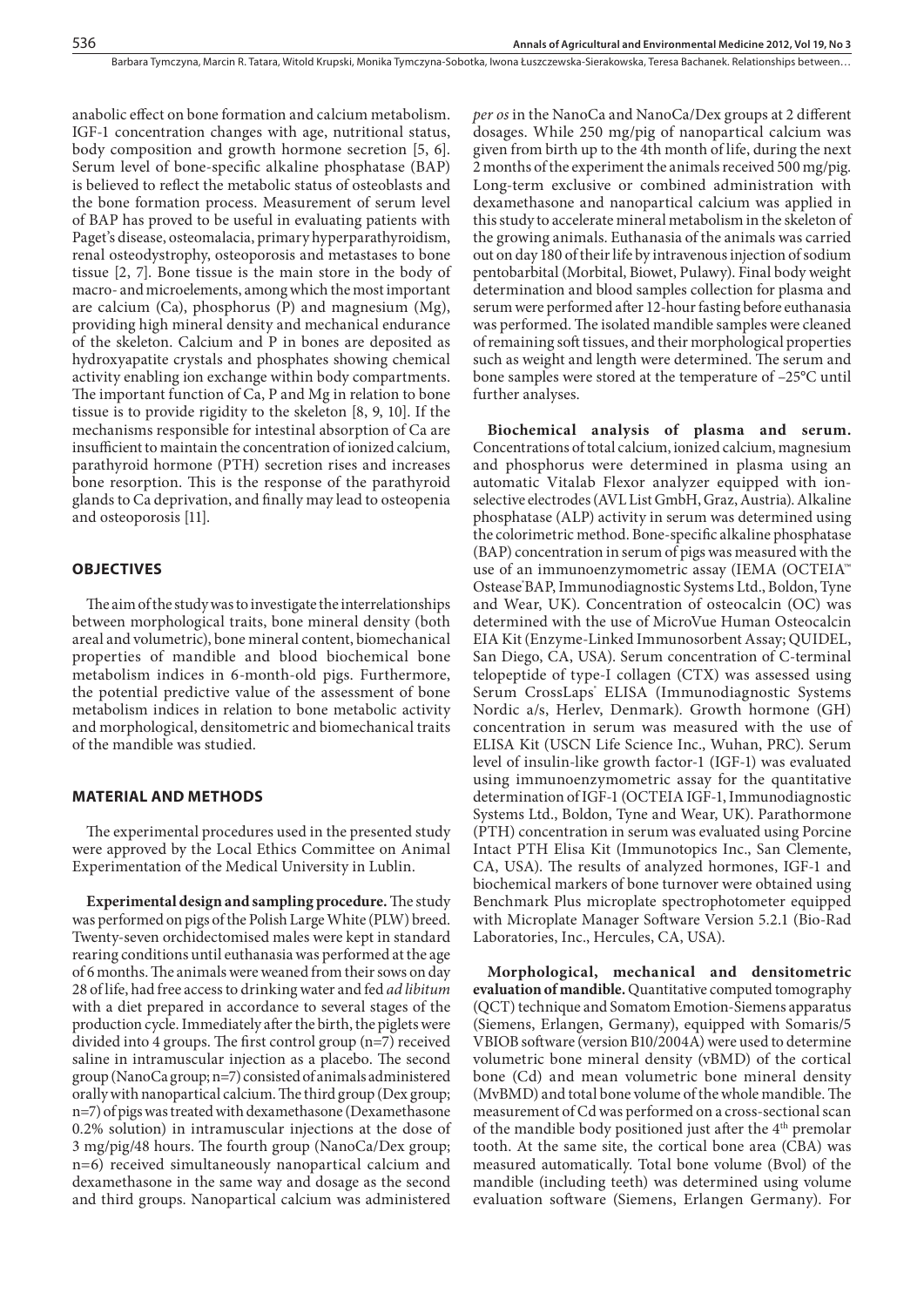Barbara Tymczyna, Marcin R. Tatara, Witold Krupski, Monika Tymczyna-Sobotka, Iwona Łuszczewska-Sierakowska, Teresa Bachanek. Relationships between…

bone volume and MvBMD determinations, the volumeof-interest (VOI) was restricted by minimal and maximal density of the investigated samples at 0 and 3,071 Hounsfield units, respectively. The measurement of MvBMD reflects the results obtained within all anatomical structures, including trabecular and cortical bones and teeth. Areal bone mineral density (BMD) and bone mineral content (BMC) were measured with the use of the dual-energy X-ray absorptiometry (DEXA) method and Norland XR-46 apparatus, supplied with Research Scan software (Norland, Fort Atkinson, WI, USA). The measurement of BMD and BMC was performed for 3 different regions of interest (ROIs). The first ROI included measurements of BMD (Mandible bone mineral density –  $M_{BMD}$ ) and BMC (Mandible bone mineral content –  $M_{BMC}$ ) performed separately for the whole right and left parts of the mandible. Analogical measurements of BMD and BMC were performed in the second and the third ROI for mandible ramus (MR $_{\rm BMD}$  and MR $_{\rm BMC}$ ) and mandible body ( $MB_{BMD}$  and  $MB_{BMC}$ ). In an INSTRON 3367 apparatus supplied with Bluehill 2 software (Instron Corp., Canton, USA), the mechanical parameters, such as maximum elastic strength (Wy) and ultimate strength (Wf) of right and left parts of mandible, were determined. During the 3-point bending test, the distance between bone supports was set at 40% of mandible length, and the measuring head loaded bone samples with a constant speed of 50 mm/min at the reference point used for Cd and CBA determinations.

**Statistical analysis.** Statistical analysis of the data was performed using Statistica software (version 6.0). Determination of Pearson's correlation coefficients was performed for mean values of the investigated variables (Cd, CBA, BMD, BMC, Wy and Wf) obtained from the right and left parts of the mandible. Pearson's correlation coefficient (r) was determined for all the investigated variables in mandible and serum and p-value <0.05 was considered as statistically significant.

#### **Results**

Results presenting Pearson's correlation coefficients of the investigated parameters of serum and mandible are shown in Table 1. Alkaline phosphatase activity was found to be positively correlated with length, Bvol,  $\rm M_{\rm BMD}, \rm M_{\rm BMC}, \rm MR_{\rm BMD}$ and  $MR_{BMC}$ ,  $MB_{BMD}$ ,  $MB_{BMC}$ , Wy, Wf and final body weight (all p<0.05). Serum osteocalcin concentration in 6-monthold pigs was positively correlated with weight, length, Bvol,  $M_{_{BMC}}$ ,  $MR_{_{BMC}}$ ,  $MB_{_{BMC}}$ , and final body weight (all p< 0.05). C-terminal telopeptide concentration in serum was found to be significantly negatively correlated with cortical bone area ( $P < 0.05$ ). Growth hormone concentration was positively correlated with Cd value, while significant negative correlation of this hormone with CBA was stated (both p<0.05). Insulin-like growth factor-1 was positively correlated with the values of CBA and final body weight  $(p<0.05)$ . Neither the positive nor negative statistically significant correlations with mandible properties were stated evaluating concentrations of ionized and total calcium, magnesium, phosphorus, bone-specific alkaline phosphatase and parathormone (all p>0.05).

#### **Discussion**

The mandible in animals and humans was used in previous studies as reference bone for monitoring skeletal system responses to osteopenic and osteoporotic factors, as well as for therapy effectiveness evaluation [12, 13]. Osteoporosis induces comparable negative effects within the stomatognatic system as at different sites of skeleton. Thus, mandibular indices determined using relatively simple radiographic techniques, such as the number of teeth lost, alveolar bone resorption, lamina dura width, cortical bone thickness, bone mineral density and bone mineral content, may serve as useful tools for skeletal bone quantity and quality determination. All these parameters may serve for early effective diagnosis of osteopenia and osteoporosis [14, 15, 16, 17]. In the presented study, the mandible from pigs was selected as an experimental model to investigate relationships of the morphological, densitometric and biomechanical properties with serum biochemical indices of bone turnover processes. It is a noteworthy fact that the bone metabolic processes and functional properties of bones in pigs are similar to those evidenced in humans. The growth plate of bones in pigs reflects the human growth plate in terms of cellular numbers in different zones, cell kinetics, and patterns of closure and

| Table 1. Values of Pearson's correlation coefficient estimated for all the investigated variables in serum and mandible of 6-month-old male pigs |  |
|--------------------------------------------------------------------------------------------------------------------------------------------------|--|
|--------------------------------------------------------------------------------------------------------------------------------------------------|--|

| Investigated<br>parameter | weight<br>Mandible | Mandible<br>length | MvBMD   | Bvol    | $\mathcal{C}$ | CBA      | $\mathsf{M}_{\texttt{BMD}}$ | $\mathsf{M}_{\scriptscriptstyle{\mathsf{BMC}}}$ | ${\sf MR}_{\sf BMD}$ | ${\sf MR}_{\sf BMC}$ | $\mathsf{MB}_{\scriptscriptstyle{\mathsf{BMD}}}$ | $\mathsf{MB}_{\scriptscriptstyle\mathsf{BMC}}$ | $\gtrless$ | $\breve{}$ | weight<br>Final body |
|---------------------------|--------------------|--------------------|---------|---------|---------------|----------|-----------------------------|-------------------------------------------------|----------------------|----------------------|--------------------------------------------------|------------------------------------------------|------------|------------|----------------------|
| Ca ionized                | $-0.02$            | 0.10               | 0.12    | $-0.02$ | 0.11          | 0.04     | 0.01                        | 0.05                                            | 0.07                 | 0.24                 | 0.03                                             | 0.11                                           | $-0.04$    | 0.10       | 0.01                 |
| <b>ALP</b>                | 0.38               | $0.53*$            | 0.08    | $0.45*$ | 0.26          | 0.18     | $0.39*$                     | $0.49*$                                         | $0.39*$              | $0.49*$              | $0.42*$                                          | $0.55*$                                        | $0.39*$    | $0.39*$    | $0.41*$              |
| <b>Total Ca</b>           | 0.04               | 0.21               | $-0.06$ | 0.05    | 0.03          | $-0.08$  | $-0.11$                     | 0.03                                            | $-0.14$              | 0.05                 | $-0.06$                                          | 0.08                                           | 0.02       | 0.01       | 0.20                 |
| Mg                        | 0.12               | 0.02               | 0.22    | $-0.16$ | 0.26          | $-0.05$  | 0.08                        | $-0.03$                                         | 0.27                 | 0.04                 | 0.06                                             | 0.02                                           | $-0.03$    | $-0.23$    | $-0.01$              |
| P                         | 0.04               | 0.11               | 0.26    | $-0.02$ | 0.26          | $-0.28$  | 0.04                        | 0.06                                            | 0.14                 | 0.30                 | 0.11                                             | 0.20                                           | 0.16       | $-0.04$    | $-0.05$              |
| GH                        | $-0.08$            | 0.13               | 0.15    | $-0.09$ | $0.49*$       | $-0.45*$ | 0.07                        | 0.06                                            | 0.15                 | 0.11                 | 0.02                                             | 0.15                                           | $-0.07$    | 0.02       | 0.11                 |
| IGF-1                     | 0.20               | 0.07               | $-0.05$ | 0.21    | $-0.13$       | $0.41*$  | 0.16                        | 0.15                                            | 0.11                 | $-0.06$              | 0.19                                             | 0.05                                           | $-0.11$    | 0.07       | $0.43*$              |
| BAP                       | 0.23               | 0.25               | $-0.11$ | 0.28    | 0.10          | 0.22     | 0.15                        | 0.22                                            | 0.17                 | 0.34                 | 0.15                                             | 0.33                                           | $-0.12$    | 0.08       | 0.36                 |
| OC                        | $0.48*$            | $0.39*$            | 0.03    | $0.53*$ | 0.06          | 0.14     | 0.27                        | $0.42*$                                         | 0.16                 | $0.42*$              | 0.33                                             | $0.48*$                                        | 0.19       | 0.30       | $0.45*$              |
| PTH                       | $-0.09$            | $-0.25$            | 0.12    | $-0.17$ | 0.21          | $-0.09$  | $-0.08$                     | $-0.12$                                         | $-0.02$              | $-0.04$              | $-0.14$                                          | $-0.22$                                        | $-0.01$    | 0.01       | $-0.19$              |
| <b>CTX</b>                | $-0.20$            | 0.03               | $-0.03$ | $-0.21$ | 0.13          | $-0.38*$ | $-0.13$                     | $-0.14$                                         | $-0.01$              | 0.11                 | $-0.13$                                          | 0.02                                           | $-0.15$    | $-0.24$    | $-0.21$              |
|                           |                    |                    |         |         |               |          |                             |                                                 |                      |                      |                                                  |                                                |            |            |                      |

\*Statistically significant correlations at p-value < 0.05.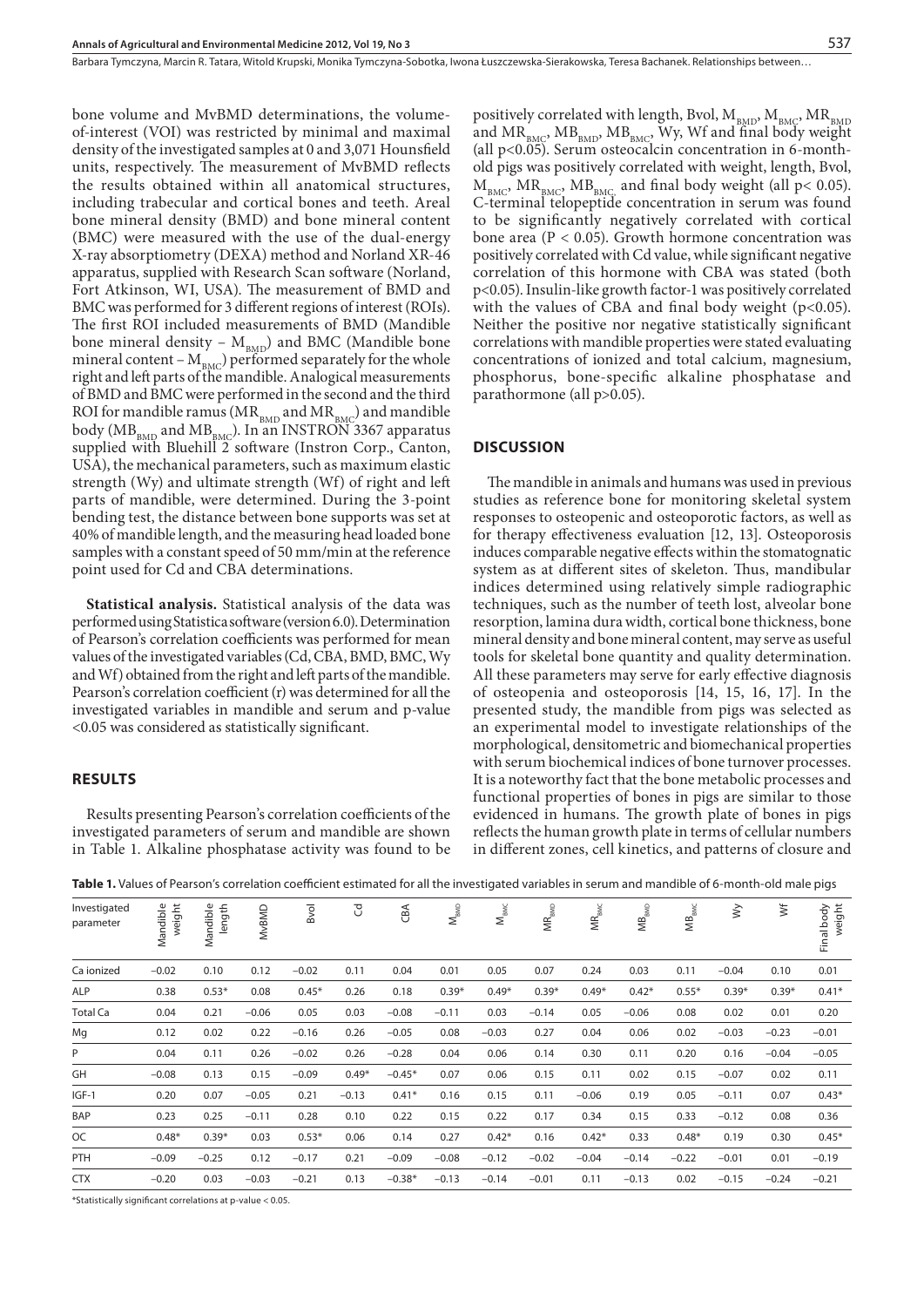mineralization [18]. Moreover, numerous similarities of endocrine features, nutrient digestion and anatomy and physiology of the digestive tract between pigs and humans were found [19]. Considering the physiological functional advantages of the gastro-intestinal tract and skeletal system in the pig model, the acceleration of bone tissue metabolism in this study was induced using experimental treatments with nanostructural calcium and dexamethasone. While oral calcium administration in well balanced dosages is recognized as beneficial for the skeletal system and bone tissue metabolism, and counteracts osteoporosis development, long-term treatment with dexamethasone or glucocorticoids induces negative effects on skeletal morphology, BMD, BMC and mechanical endurance of bones [20, 21, 22, 23]. Therefore, in the experimental animals treated with nanopartical calcium and dexamethasone, separately or simultaneously, altered skeletal bone characteristics, together with changed serum biochemical bone metabolism indices, was anticipated.

Evaluation of the relationships between the investigated traits of mandible and biochemical indices of bone metabolism in 6-month-old pigs have shown that alkaline phosphatase activity was positively correlated with morphological, densitometric and biomechanical properties of the bone. Among morphological traits, significant correlations of ALP activity were found for mandible length and volume. It is worth underlining that ALP activity was positively correlated with BMD and BMC values obtained in all the investigated ROIs of the mandible. Moreover, analogical interrelationships of ALP and both the parameters representing mechanical endurance of the bone were observed.

These results do not seem surprising, especially when one considers that ALP is an indicator of the bone formation process. Even though ALP is considered as a non-specific marker of the anabolic processes in the skeleton, its evaluation in experimental studies have shown positive correlations with specific markers of osteoblastic activity, calcium metabolism and bone formation processes [24, 25, 26]. Our findings are in agreement with the other experimental studies on ovariectomised rats, where serum ALP activity was negatively correlated with BMD of mandible and spine [13]. Furthermore, in a 5-year follow-up on pre- and postmenopausal woman, negative correlations of ALP activity, OC concentration and bone loss were stated, confirming similar dependence between skeletal properties and bone turnover markers to those observed in this study [27].

The other bone formation marker evaluated in our experiment – osteocalcin – has shown to be valuable for determination of metabolic characteristic of the mandible. However, in contrast to ALP activity, positive correlations of OC were found for mandible weight, length and volume, as well as BMC determined at all the investigated ROIs. These results are in accordance with studies on humans in which positive relationships between serum osteocalcin concentration and jaw bone morphology were observed [25]. Assessment of CTX in serum of pigs has also shown its possible usefulness for evaluation of bone morphology since its negative correlation with CBA was observed. Clearly, this bone resorption marker increases in serum in response to catabolic processes and bone mass loss. These findings correspond with the earlier report on humans showing the advantages of plasma CTX determination for assessment of bone metabolism in mandible among osteopenic and osteoporotic patients. Contrary to our study, evaluating BMD, BMC and vBMD for

both the whole jaw and its different regions, densitometric analysis in humans was performed only with the use of the DEXA method for mandibular body, and the obtained results were compared with data obtained from the femoral neck [12]. Except for bone turnover markers, serum concentrations of GH and IGF-1 was positively correlated with Cd and CBA, respectively, which confirmed previous findings indicating the importance of somatotrophic axis function in bone growth, development and skeletal homeostasis maintenance. [6, 28]. It is also interesting that ALP activity, OC and IGF-1 concentrations in serum would be valuable for final body weight prediction, especially when one considers the observed positive correlations between these variables. This phenomenon may be explained by experimental data showing circulating IGF-1 as an important factor responsible for improved metabolism and systemic development of the whole body, including the skeletal system [29]. However, its direct effects on bone growth and mineralization in such conditions cannot be excluded [30].

#### **Conclusions**

The presented study shows the highest predictive value of serum ALP activity determination in relation to assessment of morphological, densitometric and biomechanical properties of mandible in 6-month-old pigs. Bone metabolic activity and morphological traits of the mandible may be also monitored with the use of serum osteocalcin and CTX concentrations. Among hormones, serum GH and IGF-1 concentrations were positively associated with vBMD and CBA. Alkaline phosphatase activity, OC and IGF-1 concentrations in serum could also be prognostic for growth rate and final body weight prediction; however, further studies in this field are needed. The evaluation of calcium, magnesium, phosphorus, BAP and PTH, has not confirmed their significance for morphological, densitometric and biomechanical properties prediction in the mandible of pigs.

#### **References**

- 1. Hadjidakis DJ, Androulakis II. Bone remodeling. Ann N Y Acad Sci. 2006; 1092: 385-396.
- 2. Allen MJ. Biochemical markers of bone metabolism in animals: uses and limitations. Vet Clin Pathol. 2003; 32: 101-113.
- 3. Bonde M, Garnero P, Fledelius C, Qvist P, Delmas PD, Christiansen C. Measurement of bone degradation products in serum using antibodies reactive with an isomerized form of an 8 amino acid sequence of the C-telopeptide of type I collagen. J Bone Miner Res. 1997; 12: 1028-1034.
- 4. Triffitt JT. The special proteins of bone tissue. Clin Sci. 1987; 72: 399-408.
- 5. Rudd BT. Growth, growth hormone and the somatomedins: a historical perspective and current concepts. Ann Clin Biochem. 1991; 28: 542-55.
- 6. Kasukawa Y, Miyakoshi N, Mohan S. The anabolic effects of GH/IGF system on bone. Curr Pharm Des. 2004; 10: 2577-2592.
- 7. Cooper EH, Whelan P, Purves D. Bone alkaline phosphatase and prostate-specific antigen in the monitoring of prostate cancer. Prostate. 1994; 25: 236-42.
- 8. Studziński T, Matras J, Grela ER, Valverde Piedra JL, Truchliński J, Tatara MR. Minerals: functions, requirements, excessive intake and toxicity. Biology of Growing Animals 2006; 4: 467-509.
- 9. Williford AL, Pare LM, Carlson GT. Bone mineral metabolism in the neonate: calcium, phosphorus, magnesium, and alkaline phosphatase. Neonatal Netw. 2008; 27: 57-63.
- 10. Günther T. Magnesium in bone and the magnesium load test. Magnes Res. 2011; 24: 223-224.
- 11. Peacock M. Calcium metabolism in health and disease. Clin J Am Soc Nephrol. 2010; 5: S23-S30.